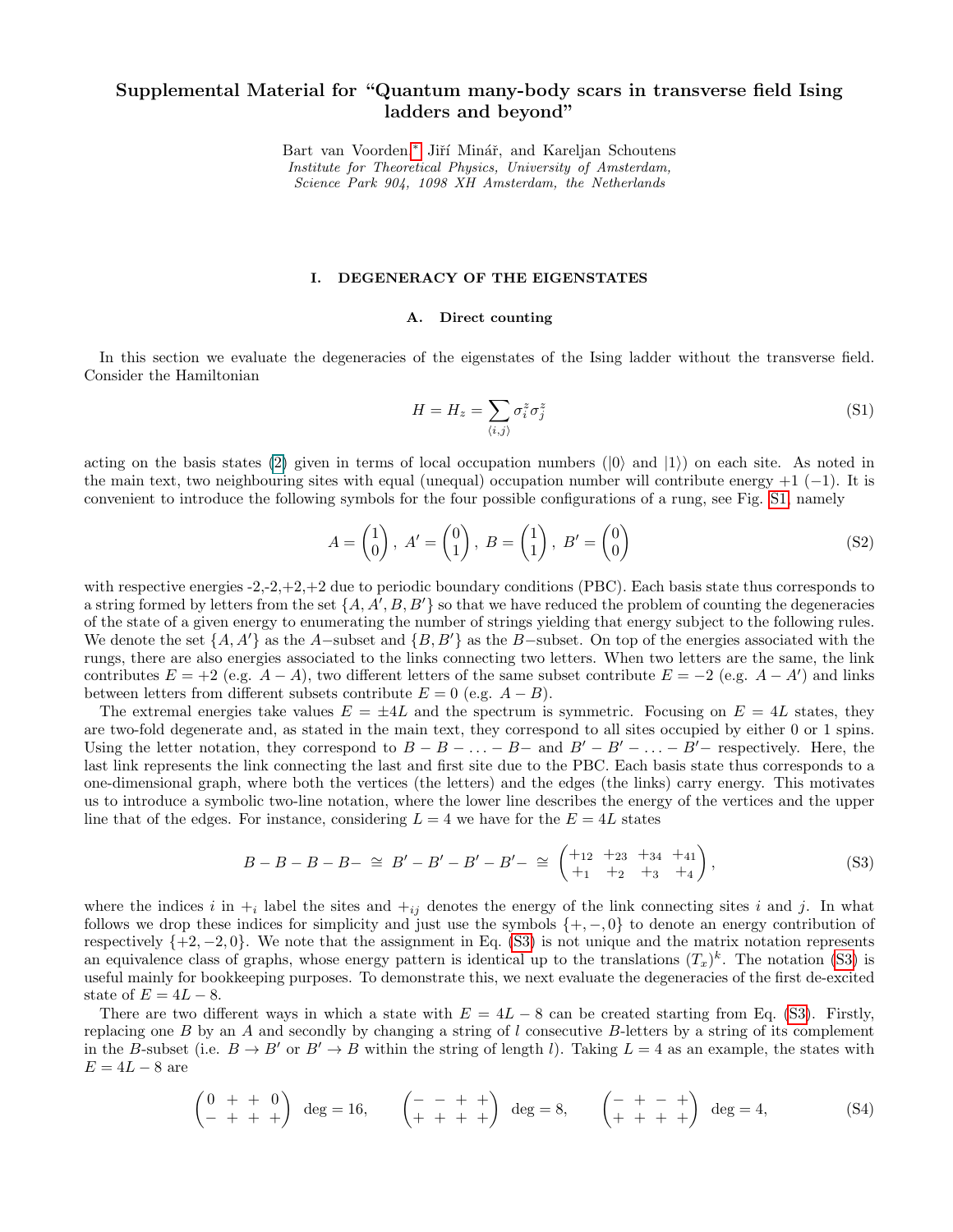

<span id="page-1-0"></span>FIG. S1. Possible configurations of the rungs of the ladder with the respective energies indicated in parenthesis. The black dot (cross) stands for 0 (1) spin, the double lines are due to the periodic boundary conditions and their colour denote the contribution to the energy - each red (black) line contributes energy -1  $(+1)$ .

where the numbers denote the respective degeneracies. For instance, the first class has L-fold degeneracy due to translation and there are two possibilities to choose the A-letter and two possibilities for the string of the + vertices, i.e.  $L \times 2 \times 2 = 4L$ . Similar considerations for the two remaining classes lead to a general formula for the degeneracies of the first (de-)excited state

<span id="page-1-4"></span>
$$
\deg_{E=4L-8} = \deg_{E=-4L+8}
$$
  
=  $2\left[2L + L\left(\frac{L}{2} - 1\right) + \frac{L}{2}\right]$   
=  $L^2 + 3L$ . (S5)

#### B. Generating function

In principle one can extend the above described direct counting to other energy manifolds, but the method becomes quickly cumbersome with increasing system size. Here we describe a recursive construction of a generating function (partition sum)

<span id="page-1-1"></span>
$$
Z(x) = \sum_{n} a_n x^n,
$$
 (S6)

where the coefficients  $a_n$  are the degeneracies of a manifold of energy n. Lets first consider an *open* chain which starts with a letter A of energy -2. We thus attribute an element  $x^{-2}$  to this configuration. One can now add one of the four possible letters to the right of A: A (0), A' (-4), B (+2), B' (+2) and similarly for having either A', B or B' at the beginning of the chain. Here the numbers in the brackets denote the energy contribution from adding the given letter, i.e. the power of  $x$ . This method can be continued recursively by the following prescription

$$
Z_{A\alpha}^{(L+1)} = (1 + x^{-4}) Z_{A\alpha}^{(L)} + 2x^{-2} Z_{A\beta}^{(L)}
$$
(S7a)

$$
Z_{A\beta}^{(L+1)} = 2x^2 Z_{A\alpha}^{(L)} + (1+x^4) Z_{A\beta}^{(L)},
$$
\n(S7b)

with the seed  $(Z_{A\alpha}, Z_{A\beta}) = (x^{-2}, 0)$ . Here  $Z_{A\alpha} = Z_{AA} + Z_{AA'}$ ,  $Z_{A\beta} = Z_{AB} + Z_{AB'}$  and  $Z_{A\mu}^{(L)}$  is a generating function of order L in the recursion corresponding to adding a letter  $\mu = A, A', B, B'$  to the right of the chain. Considering only A-letters, expressions analogous to Eqs. [\(S7\)](#page-1-1) can be obtained for the respective generating functions

$$
Z_{AA}^{(L+1)} = Z_{AA}^{(L)} + x^{-4} Z_{AA'}^{(L)}
$$
\n(S8a)

$$
Z_{AA'}^{(L+1)} = x^{-4} Z_{AA}^{(L)} + Z_{AA'}^{(L)}
$$
 (S8b)

For later convenience we define

<span id="page-1-3"></span>
$$
\delta Z_{A\alpha}^{(L)} \equiv Z_{AA}^{(L)} - Z_{AA'}^{(L)} = x^{-2} (1 - x^{-4})^{L-1}.
$$
\n(S9)

The periodic boundary condition is then implemented by the mappings

<span id="page-1-2"></span>
$$
Z_{AA} \rightarrow x^2 Z_{AA}, Z_{AA'} \rightarrow x^{-2} Z_{AA'}, Z_{AB} \rightarrow Z_{AB}, Z_{AB'} \rightarrow Z_{AB'}.
$$
 (S10)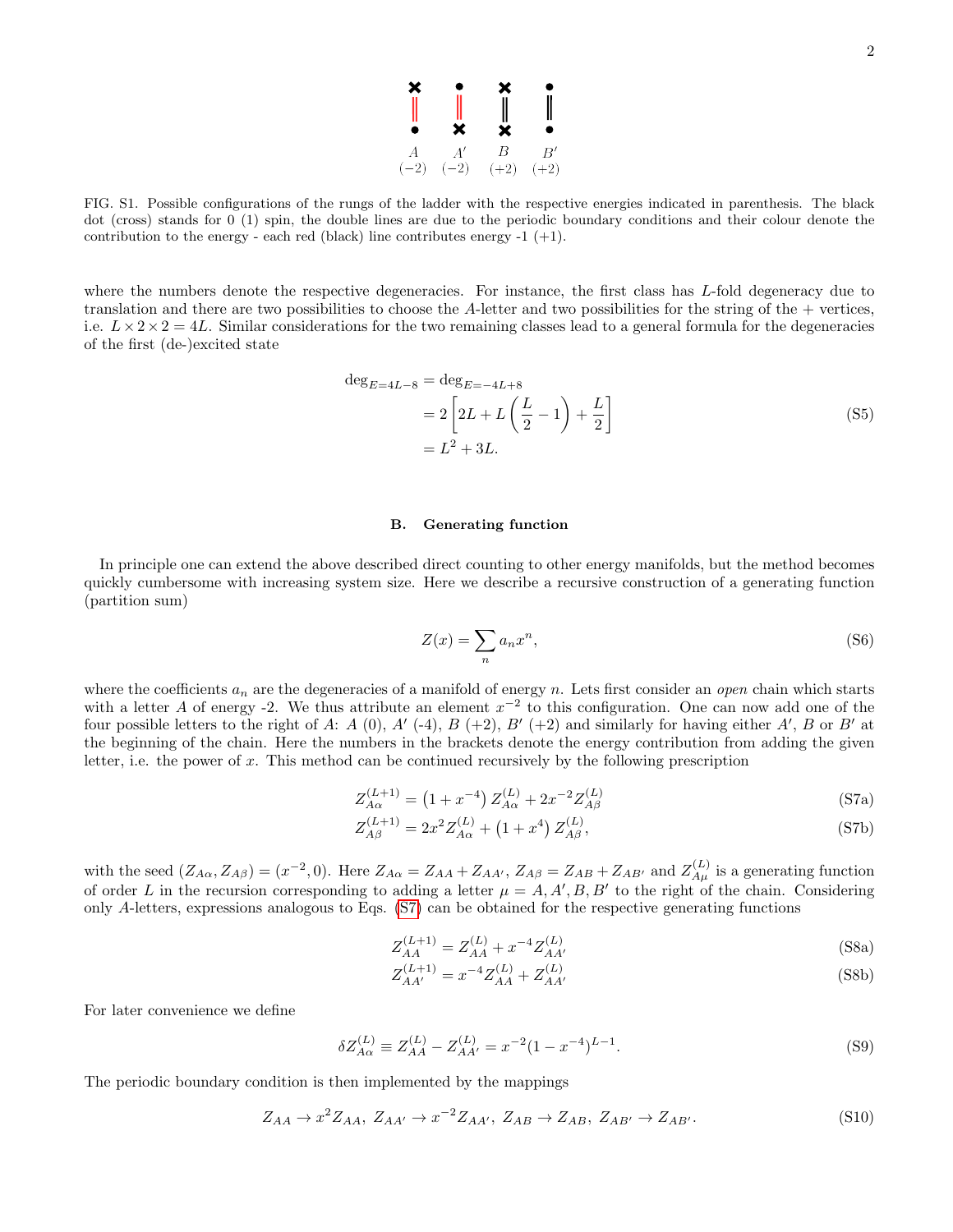<span id="page-2-0"></span>
$$
Z^{(L)} = 2(f(x) + f(x^{-1}))
$$
  
\n
$$
f(x) = x^{2} Z_{AA}^{(L)} + x^{-2} Z_{AA'}^{(L)} + Z_{A\beta}^{(L)},
$$
\n(S11)

which can be readily evaluated with the help of the relations [\(S7\)](#page-1-1) and [\(S9\)](#page-1-3). This result can be however further manipulated as follows. First we note, that casting the relation [\(S7\)](#page-1-1) in the matrix form, it can be diagonalized as

$$
\vec{Z}^{(L+1)} = M\vec{Z}^{(L)} = \begin{pmatrix} 1+x^{-4} & 2x^{-2} \\ 2x^2 & 1+x^4 \end{pmatrix} \vec{Z}^{(L)} \to v_{\pm}^{(L+1)} = \lambda_{\pm} v_{\pm}^{(L)},
$$
\n(S12)

where  $\vec{Z}^{(L)} = (Z_{A\alpha}^{(L)}, Z_{A\beta}^{(L)})^{\mathrm{T}},$ 

$$
\lambda_{\pm} = 2x^{-4} \left( 1 + 2x^4 + x^8 \pm s \right), \ s = \sqrt{1 + 14x^8 + x^{16}} \tag{S13}
$$

are the eigenvalues of M and  $v_{\pm}$  the corresponding eigenvectors. Expressing  $Z_{A\alpha}, Z_{A\beta}$  in terms of  $v_{\pm}$ , substituting to [\(S11\)](#page-2-0) and using again [\(S9\)](#page-1-3), after some algebraic manipulations we obtain a closed-form expression for the generating function

<span id="page-2-1"></span>
$$
Z^{(L)} = \frac{s}{2} \left( \lambda_+^{L-1} - \lambda_-^{L-1} \right) + \frac{1}{2} \left( x^{-4} + 2 + x^4 \right) \left( \lambda_+^{L-1} + \lambda_-^{L-1} \right) + \left( x^{-2L} + x^{2L} \right) \left( x^2 - x^{-2} \right)^L. \tag{S14}
$$

Applying first [\(S14\)](#page-2-1) to the example of the ladder of  $L = 4$  we find

$$
Z^{(L=4)} = 2\left(x^{-16} + 14x^{-8} + 24x^{-4} + 50 + 24x^{4} + 14x^{8} + x^{16}\right),\tag{S15}
$$

which gives  $\deg_{E=\pm 4L} = 2$  and  $\deg_{E=\pm (4L-8)} = 28$  as it should, cf. Eq. [\(S5\)](#page-1-4). Furthermore, we can now evaluate the degeneracy of the  $E = 0$  manifold, which gives  $\deg_{E=0} = 100$  and for  $L = 6, 8$  studied in this work we get  $deg_{E=0}$  = 1188, 15876.

## II. AUTOCORRELATION OF THE (A)TYPICAL STATES

The difference between a typical state and an atypical  $|\mathbb{Z}_2\rangle$  state results in revivals of the autocorrelation  $A_{|\psi_0\rangle}(t)$  $|\langle \psi_0|e^{-iHt}|\psi_0\rangle|^2$ , Eq. (6), for the latter in contrast to the former. Writing the initial state as a superposition of the eigenstates  $|\psi_0\rangle = \sum_j c_j |v_j\rangle$ , the autocorrelation can be expressed as

$$
A(t)_{|\psi_0\rangle} = \sum_j |c_j|^4 + 2 \sum_{j < k} |c_j|^2 |c_k|^2 \cos\left(E_{jk}t\right),\tag{S16}
$$

where  $E_{jk} = E_j - E_k$  is the energy difference between eigenenergies of the eigenstates  $v_j, v_k$ . The properties of the autocorrelation thus immediately follow from the weights  $w_j = |c_j|^2$  as well as the energy differences  $E_{jk}$  between the states with non-zero weights. First we analyze the distribution of the weights for each basis state  $|\psi_0\rangle = |b_i\rangle$ ,  $\forall i$  by ordering them from high to low values such that  $w_j \geq w_{j+1}$ . We can then quantify the corresponding distribution of the weights using the variance

$$
\text{var}_{|b_i\rangle} = \sum_j (j - \bar{n})^2 w_j^{(i)} \text{ with } \bar{n} = \sum_j j w_j^{(i)}, \tag{S17}
$$

where  $|b_i\rangle = \sum_j c_j^{(i)} |v_j\rangle$ . In Fig. [S2](#page-3-0) we show the ordered variances for  $L = 8$  and for basis states with potential  $|V| = |\langle b_i | H_z | b_i \rangle| \leq 8$  as we are interested in the mid-spectrum states. As can be seen, the  $\mathbb{Z}_2$  state and the typical state (7) that were used in Fig. [3,](#page-3-1) have respectively a low and high variance. The basis states with the lowest variance belong to the (twin) peak states, including the ones used in the main text [Eq. (15) and (16)]. We note that the low variance of the weights alone is not sufficient to guarantee quasiperiodic revivals of the autocorrelation (so that not all low-variance states would be classified as QMBS) and has to be supplemented by the quasi equidistant energy spacings between the eigenstates with the highest weight as in the case of the  $|\mathbb{Z}_2\rangle$  state.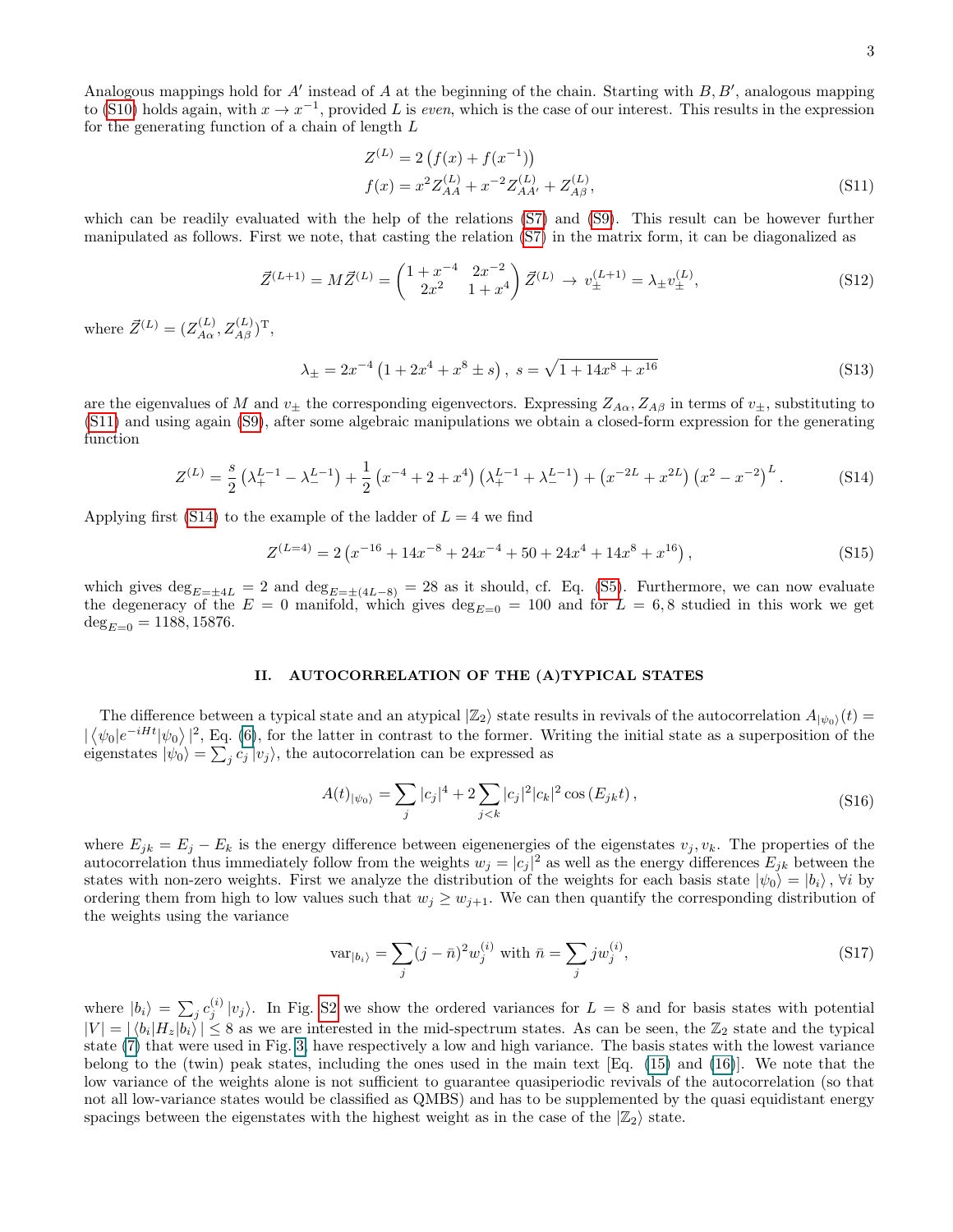

<span id="page-3-0"></span>FIG. S2. The weight variances for all basis states with  $V = 0, \pm 4, \pm 8$  of the  $L = 8$  and  $h_x = 0.1$  system. The four specific states considered in the text are denoted by a cross. The inset shows the lowest variance states.

#### A. Autocorrelation vs.  $L$  and  $h_x$

Here we study numerically the dependence of the average autocorrelation  $\langle A \rangle = \lim_{\tau \to \infty} \tau^{-1} \int_{t_0}^{\tau} A(t) dt$  on the system size L and the transverse field  $h_x$ , where we choose  $t_0 > 0$  such that the initial decay of  $A(t)$  is not included in the average and  $\tau$  large enough that  $\langle A \rangle$  becomes  $\tau$ -independent. In Fig. [S3a](#page-3-1) we show  $\langle A \rangle$  vs.  $h_x$  for  $L = 4, 6, 8$  (blue, orange, green) for both an atypical  $(|\mathbb{Z}_2\rangle)$ , solid lines) and a typical  $(|\psi_{\text{typ}}\rangle)$ , Eq. (7), dashed lines) initial state. We see the decrease of the average autocorrelation with  $h_x$  for all system sizes, which is compatible with the decrease of the fidelity of the SMA states, describing idealized scar behaviour, with respect to the system eigenstates, cf. Fig. 4.

Comparing  $\langle A \rangle$  for the  $|Z_2\rangle$  and the typical state, we see that  $\langle A_{|Z_2\rangle} \rangle > \langle A_{|\psi_{\text{typ}}\rangle}$  for all values of  $h_x$  and L (except for  $L = 4$  and  $h_x = 0.1$ , which is likely a finite-size effect). In Fig. [S3b](#page-3-1) we plot  $\langle A_{Z_2} \rangle / \langle A_{|\psi_{\text{typ}}}\rangle$  vs.  $1/L$  for  $h_x = 0.1, 0.5, 0.9$  and see a clear increase of the ratio with the system size. We have verified that the higher value of  $\langle A_{\langle \mathbb{Z}_2 \rangle} \rangle$  can be indeed attributed to the revivals of  $A_{\langle \mathbb{Z}_2 \rangle}(t)$ . At the same time, as can be seen in Fig. [S3c](#page-3-1),  $\langle A_{\langle \mathbb{Z}_2 \rangle} \rangle$ decreases with  $L$ , similar to results on the PXP model<sup>[18](#page-0-1)</sup>. In conclusion, while the quantitative details depend on the choice of the typical state, the numerical simulations suggest that the atypical behaviour of the  $|Z_2\rangle$  states is robust in the sense that the ratio  $\langle A_{\vert \mathbb{Z}_2} \rangle / \langle A_{\text{typ}} \rangle \gg 1$  for all  $h_x$  and system sizes L and in fact increases with system size. Further studies, including e.g. the use of SMA construction or Mazur inequalities<sup>[41,85–87](#page-0-1)</sup> are required to assess the nature of the autocorrelations in the thermodynamic limit.



<span id="page-3-1"></span>FIG. S3. (a) The average autocorrelation for a  $|Z_2\rangle$  state (solid line) and the typical state  $|\psi_{\text{typ}}\rangle$  Eq. (7) (dotted line) for  $L = 4, 6, 8$  (blue dots, orange crosses, green triangles) as a function of  $h_x$ . (b) The ratio  $\langle A_{\vert \mathbb{Z}_2} \rangle / \langle A_{\vert \psi_{\text{typ}}} \rangle$  and (c)  $\langle A_{\vert \mathbb{Z}_2} \rangle$  as a function of  $1/L$  for  $h_x = 0.1, 0.5, 0.9$ . In all three subplots the same data is used with  $t_0 = 133$  and  $\tau = 500$ .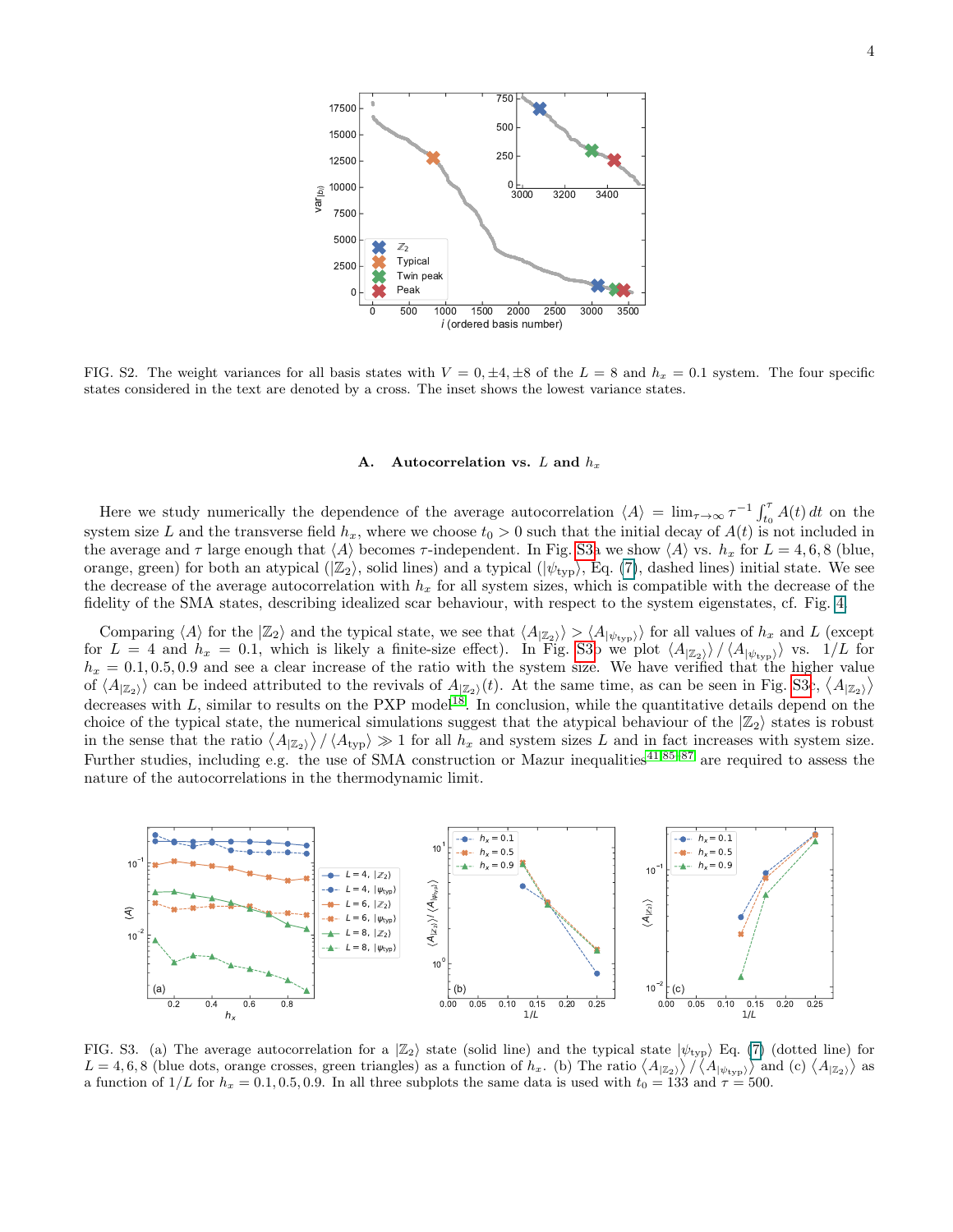### III. PROOF OF ZERO ENERGY STATE

To show that  $|\psi'_{E=0}\rangle$ , Eq. (8), is a zero energy eigenvector independent of  $h_x$ , i.e.  $H|\psi'_{E=0}\rangle = 0$ , we first consider the action of  $H_z$  by expanding it as  $H_z = \sum_i H_i^z$  with

$$
H_i^z \equiv \sigma_{i,1}^z \,\sigma_{i+1,1}^z + 2\,\sigma_{i+1,0}^z \,\sigma_{i+1,1}^z + \sigma_{i+1,0}^z \,\sigma_{i+2,0}^z.
$$
 (S18)

 $H_i^z$  is a local operator that only acts on the sites occupied by two neighbouring singlets  $s_i$  and  $s_{i+1}$  such that

<span id="page-4-0"></span>
$$
H_z |\psi'_{E=0}\rangle = \sum_i H_i^z |\psi'_{E=0}\rangle = \sum_i \left( \prod_{j \neq i, i+1} s_j \right) H_i^z s_i s_{i+1} |\emptyset\rangle.
$$
 (S19)

The product of the two singlets written out in basis states is

$$
s_i s_{i+1} |\emptyset\rangle = \left(c_{i,1}^\dagger - c_{i+1,0}^\dagger\right) \left(c_{i+1,1}^\dagger - c_{i+2,0}^\dagger\right) |\emptyset\rangle
$$
  
=  $\begin{vmatrix} 1 & 1 & \cdot \\ \cdot & 0 & 0 \end{vmatrix} - \begin{vmatrix} 1 & 0 & \cdot \\ \cdot & 0 & 1 \end{vmatrix} - \begin{vmatrix} 0 & 1 & \cdot \\ \cdot & 1 & 0 \end{vmatrix} + \begin{vmatrix} 0 & 0 & \cdot \\ \cdot & 1 & 1 \end{vmatrix},$  (S20)

where in the last line only the occupation numbers of the relevant positions (i.e. those occupied by the singlets  $s_i$  and  $s_{i+1}$ ) are denoted. In each of these basis states there are two neighbouring pairs with the same and two pairs with a different occupation number, such that the action of  $H_i^z$  on all these basis states is zero:  $H_i^z s_i s_{i+1} | \emptyset \rangle = 0$ . Entering this result in Eq. [\(S19\)](#page-4-0) then shows that  $H_z |\psi'_{E=0}\rangle = 0$ . Secondly, consider the action of  $H_x$  in a similar way by using the expansion  $H_x = \sum_i H_i^x$  with  $H_i^x = \sigma_{i,1}^x + \sigma_{i+1,0}^x$  that only acts on the sites of a single singlet. Then

$$
H_x \left| \psi'_{E=0} \right\rangle = h_x \sum_i \left( \prod_{j \neq i} s_j \right) H_i^x s_i \left| \emptyset \right\rangle \tag{S21}
$$

and

<span id="page-4-1"></span>
$$
H_i^x s_i |\emptyset\rangle = (\sigma_{i,1}^x + \sigma_{i+1,0}^x)(c_{i,1}^\dagger - c_{i+1,0}^\dagger) |\emptyset\rangle
$$
  
= (1 - 1 + c\_{i,1}^\dagger c\_{i+1,0}^\dagger - c\_{i,1}^\dagger c\_{i+1,0}^\dagger) |\emptyset\rangle  
= 0. (S22)

Because of Eq. [\(S22\)](#page-4-1) it follows that  $H_x |\psi'_{E=0}\rangle = 0$  and therefore  $H |\psi'_{E=0}\rangle = 0$ . This concludes the proof that the state (8) is indeed a zero energy state, independent of  $h_x$ .

### IV. OTHER  $h_x$ -INDEPENDENT EIGENSTATES

While the  $|\psi'_{E=0}\rangle$  state is an exact eigenstate of the Hamiltonian (1), we could identify other eigenstates, which are independent of the transverse field even for  $E \neq 0$ . For example, for  $L = 4$ , non-degenerate eigenstates exist with energy  $E = \pm 4$ , which are explicitly

$$
|\psi_{E=-4}\rangle = \sum_{i,j,r,q} T_x^i T_y^j R^r Q^q (-1)^r \left| \begin{array}{ccc} 1 & 1 & 1 & 0 \\ 1 & 0 & 0 & 1 \end{array} \right\rangle, \tag{S23}
$$

$$
|\psi_{E=4}\rangle = \sum_{i,j,r,q} T_x^i T_y^j R^r Q^q (-1)^r \begin{vmatrix} 1 & 1 & 0 & 0 \\ 1 & 0 & 0 & 0 \end{vmatrix},
$$
\n(S24)

with  $T_x$  and  $T_y$  the translation operator, R the reflection operator  $(c_{x,y}^{\dagger} \to c_{L-x,y}^{\dagger})$  and Q the particle-hole inversion operator  $(n_{x,y} \to 1 - n_{x,y})$ , with  $r \in \{0,1\}$  and  $q \in \{0,1\}$ . Additionally, we could identify  $h_x$ -independent  $E = \pm 4$  $(E = -4)$  eigenstates for a  $L = 3$  ladder  $(L_x = 3, L_y = 4$  system). However, analogous  $E = \pm 4$  eigenstates do not seem to exist for larger system sizes. Moreover, we do not consider these eigenstates any further, because in contrast to the  $|\psi_{E=0}\rangle$  state, single mode approximation excitations on top of these states do not lead to non-thermalizing behaviour.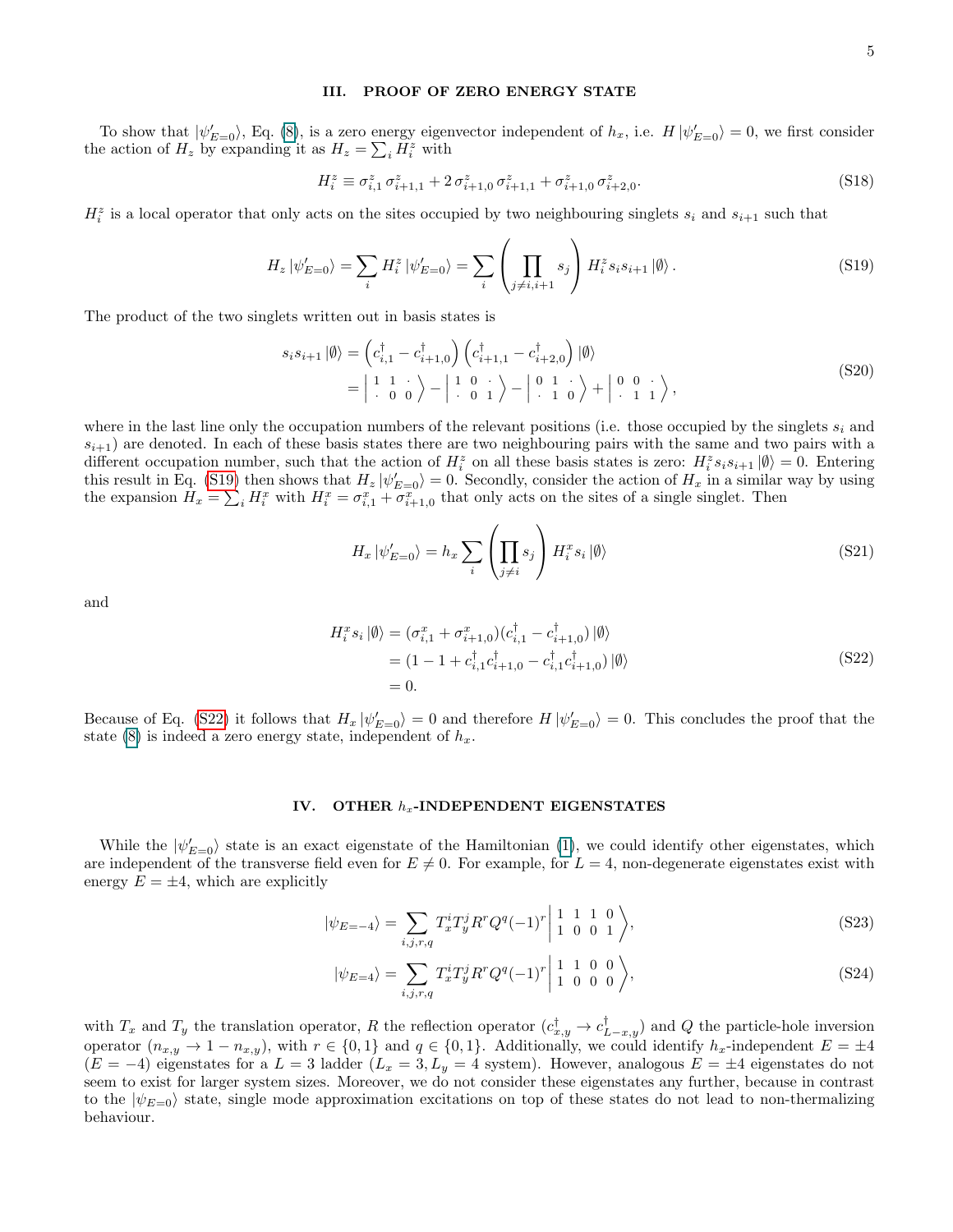## V. SYSTEMATICS FOR COMPUTING ENERGIES OF THE SMA STATES

In this section we apply the forward scattering approximation to systematically construct approximate eigenstates  $|w_{(j)}\rangle$ , with j denoting the order of the approximation, to the exact eigenstates  $|v'_{\text{QMBS},n}\rangle$  of H', Eq. (3), H'  $\sum_{i,j} \sigma_i^z \sigma_j^z + h_x \sum_i P \sigma_i^x P$ . We are interested on the action of H' on the space that is projected onto the states with  $V = 0$  in order to analyze the energy difference between the SMA states on this space. For simplicity we will set  $h_x = 1$ , such that  $H' \to \sum_i P \sigma_i^x P$ . It is useful to rewrite the basis states in terms of the building blocks

$$
s^{-} = \begin{vmatrix} 0 & \cdot \\ \cdot & 1 \end{vmatrix} - \begin{vmatrix} 1 & \cdot \\ \cdot & 0 \end{vmatrix}, \quad s^{+} = \begin{vmatrix} 0 & \cdot \\ \cdot & 1 \end{vmatrix} + \begin{vmatrix} 1 & \cdot \\ \cdot & 0 \end{vmatrix},
$$
  
\n
$$
t^{-} = \begin{vmatrix} 0 & \cdot \\ \cdot & 0 \end{vmatrix} - \begin{vmatrix} 1 & \cdot \\ \cdot & 1 \end{vmatrix}, \quad t^{+} = \begin{vmatrix} 0 & \cdot \\ \cdot & 0 \end{vmatrix} + \begin{vmatrix} 1 & \cdot \\ \cdot & 1 \end{vmatrix},
$$
 (S25)

where the normalization constant is omitted for clarity. The state  $|\psi_{\text{SMA},1}'\rangle$  (11) is built up starting from the reference state  $|\psi'_{E=0}\rangle$  (8), which is

<span id="page-5-0"></span>
$$
|\psi'_{E=0}\rangle = \left[ \dots s^- s^- \dots \right]. \tag{S26}
$$

Acting with the  $O^{\pm}$  operators on  $|\psi'_{E=0}\rangle$  in a translationally invariant way produces the first SMA states

$$
\left|\psi'_{\text{SMA},\pm 1}\right\rangle = \frac{1}{\sqrt{2}} P\left[\dots s^- s^+ s^+ s^-\dots\right]_{k_x=0} \ \pm \ \frac{1}{2} P\left[\dots s^-(s^+ t^+ + t^+ s^+) s^-\dots\right]_{k_x=0}.\tag{S27}
$$

This is independent of the length of the ladder  $L$ , such that the dots indicate that on all other sites is a  $s^-$ . Note that this state does not have  $k_y = 0$ . In the remainder we will omit the explicit  $k_x = 0$  after each state, but all further states in this appendix will be with  $k_x = 0$ . We can make use of the lemma

$$
P\left[s^{-}t^{+}s^{+}\right] = \frac{1}{2}\left[s^{-}t^{+}s^{+} + s^{+}t^{+}s^{-}\right] \quad \text{and} \quad P\left[s^{-}t^{+}s^{-}\right] = \frac{1}{2}\left[s^{-}t^{+}s^{-} + s^{+}t^{+}s^{+}\right] \tag{S28}
$$

to rewrite the state [\(S27\)](#page-5-0) as

$$
\begin{split} \left| \psi'_{\text{SMA},\pm 1} \right\rangle &= \pm \frac{1}{4} \left[ \dots s^-(s^-s^+t^+s^- + s^-s^-t^+s^+ + s^-t^+s^+s^- + s^+t^+s^-s^-)s^- \dots \right] + \frac{1}{\sqrt{2}} \left[ \dots s^-s^+s^+s^- \dots \right] \\ &= \pm \frac{1}{2} \left[ \dots s^-(s^+t^+ + t^+s^+)s^- \dots \right] + \frac{1}{\sqrt{2}} \left[ \dots s^-s^+s^+s^- \dots \right]. \end{split} \tag{S29}
$$

Working out the terms results in

$$
\left|\psi'_{\text{SMA},\pm1}\right\rangle = \frac{\pm 1}{\sqrt{8}} \left[ \dots s^{-} \left( \begin{vmatrix} 1 & 0 & 1 & \cdot \\ \cdot & 0 & 0 & 0 \end{vmatrix} \right) - \begin{vmatrix} 0 & 1 & 0 & \cdot \\ \cdot & 1 & 1 & 1 \end{vmatrix} + \begin{vmatrix} 1 & 1 & 1 & \cdot \\ \cdot & 0 & 1 & 0 \end{vmatrix} \right) - \begin{vmatrix} 0 & 0 & 0 & \cdot \\ \cdot & 1 & 0 & 1 \end{vmatrix} \right) s^{-} \dots \bigg]
$$
  
+ 
$$
\frac{1}{\sqrt{2}} \left[ \dots s^{-} s^{+} s^{+} s^{-} \dots \right]
$$
  
= 
$$
\frac{1}{\sqrt{2}} (\pm \left| w_{st+ts} \right\rangle + \left| w_{ss} \right\rangle).
$$
 (S30)

This wave function is an approximation to the exact eigenstates of the Hamiltonian. In order to get the energy of the excited state from the approximation, we will use the forward scattering approximation (FSA). We will take the state  $|\psi_{\text{SMA},1}'\rangle$  as the initial vector of the FSA and which we call  $|w_{(0)}\rangle$ , where the index denotes the order of the FSA. In leading order, the energy of the excited state  $|w_{(0)}\rangle$  is  $E_{(0)} = \pm 2\sqrt{2} = \pm 2.828...$  We will now calculate the first corrections for the vectors and energies, which are independent of L.

# A. Finding  $\big|w_{(1)}\big>$

As a first step we act on  $|w_{(0)}\rangle$  with H' and find  $H' |w_{(0)}\rangle = 2\sqrt{2} |w_{(0)}\rangle + |w_{(1)}\rangle$ , with

$$
\begin{aligned} \left| w_{(1)} \right\rangle &= \frac{1}{2} \left[ \dots s^{-} \left( \left| \begin{array}{cc} 0 & 1 & 0 & 0 \\ 0 & 1 & 1 & 0 \\ 0 & 1 & 1 & 0 \end{array} \right) + \left| \begin{array}{cc} 1 & 0 & 1 & 1 \\ 0 & 0 & 1 & 0 \\ 0 & 0 & 1 & 1 \end{array} \right) - \left| \begin{array}{cc} 1 & 1 & 1 & 0 \\ 0 & 1 & 1 & 1 \end{array} \right) - \left| \begin{array}{cc} 0 & 0 & 0 & 1 \\ 0 & 1 & 0 & 0 \\ 0 & 0 & 0 & 0 \end{array} \right) \right\rangle s^{-} \dots \end{aligned} \tag{S31}
$$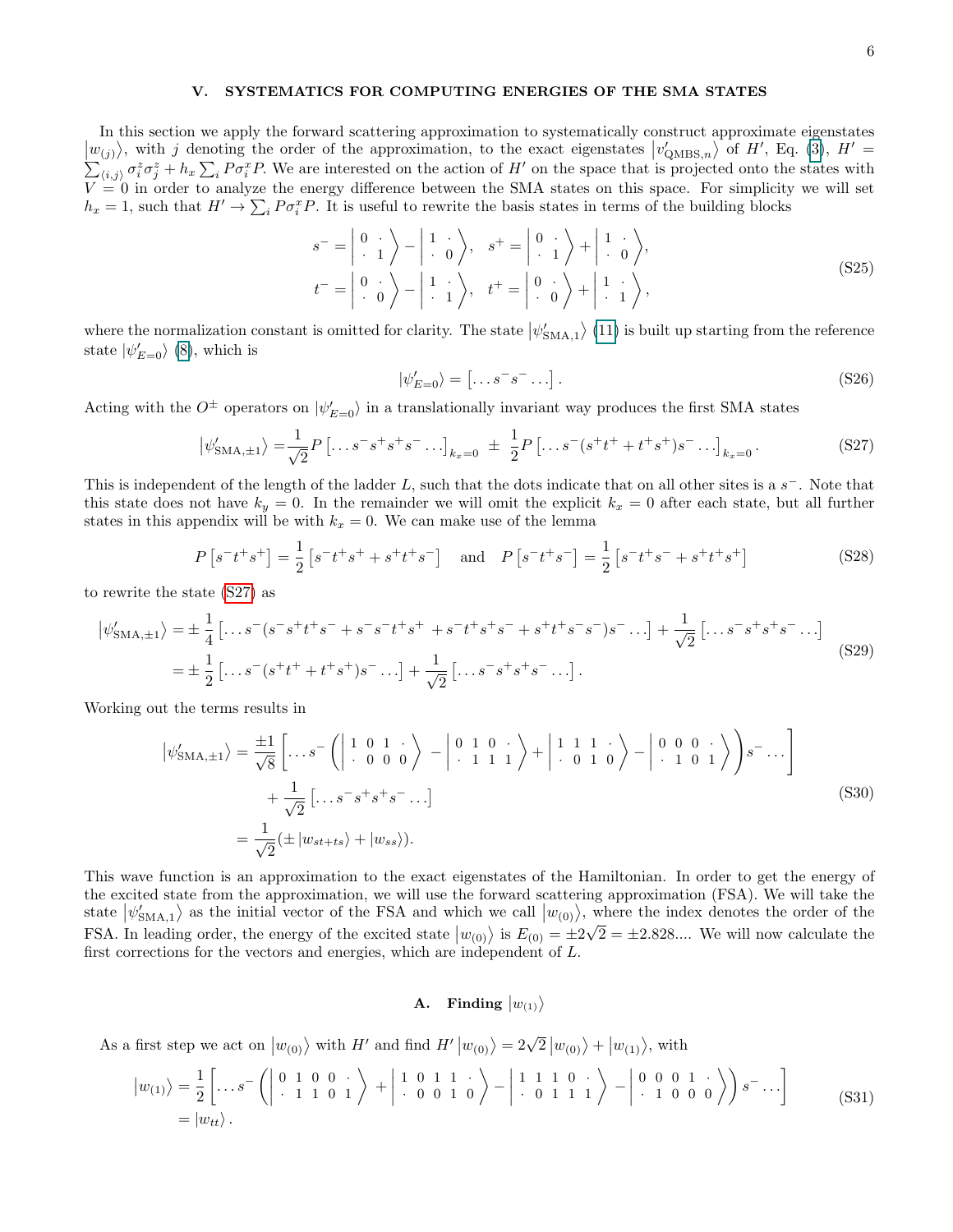The FSA matrix  $M_{\text{FSA}}$  with matrix elements  $M_{i,j} = \langle w_{(i)} | H' | w_{(j)} \rangle$  becomes up to this order

$$
M_{\text{FSA}}^{(1)} = \begin{pmatrix} 2\sqrt{2} & 1 \\ 1 & 0 \end{pmatrix}.
$$
 (S32)

It has as the largest eigenvalue  $E_{(1)} =$  $\sqrt{2} + \sqrt{3} = 3.146...$ , which is the first-order approximation of the energy of the state  $|v'_{\text{QMBS},1}\rangle$ .

# $\textbf{B.} \quad \textbf{Finding} \; \big| w_{(2)} \big\rangle$

We now apply  $H'$  on  $|w_{(1)}\rangle$  to obtain the next order correction. Acting on the inner indices of the blocks of four gives, after subtracting  $|w_{(0)}\rangle$ ,

$$
H' |w_{(1)}\rangle - |w_{(0)}\rangle = \sqrt{\frac{3}{2}} |w'_{(0)}\rangle - \frac{1}{\sqrt{2}} |w_{ss}\rangle
$$

with

$$
\left|w'_{(0)}\right\rangle = \frac{1}{4\sqrt{3}} \left[ \dots s^{-}\left(3\left|\begin{array}{cccc} 0 & 0 & 0 & 1 & \cdot \\ \cdot & 1 & 1 & 0 & 1 & 0 \end{array}\right\rangle - \left|\begin{array}{cccc} 0 & 0 & 0 & 0 & \cdot \\ \cdot & 1 & 1 & 0 & 1 & 1 \end{array}\right\rangle - \left|\begin{array}{cccc} 1 & 0 & 0 & 0 & 1 & \cdot \\ \cdot & 0 & 1 & 0 & 1 & 0 \end{array}\right\rangle - \left|\begin{array}{cccc} 1 & 0 & 0 & 0 & 0 & \cdot \\ \cdot & 0 & 1 & 0 & 1 & 1 \end{array}\right\rangle\right) s^{-} \dots \right]
$$
  
-Q - (\mathbf{x}) + (Q, \mathbf{x}), (S33)

with Q the particle-hole conjugation operator and  $(\kappa)$  denoting interchanging the diagonals. Acting on the outer indices and projecting back to the  $E = 0$  space adds a new irreducible combination, named  $|w_{ttt}\rangle$ ,

$$
H' |w_{(1)}\rangle - |w_{(0)}\rangle = \sqrt{\frac{3}{2}} |w'_{(0)}\rangle - \frac{1}{\sqrt{2}} |w_{ss}\rangle + \sqrt{2} |w_{ttt}\rangle
$$
 (S34)

with

$$
|w_{ttt}\rangle = \frac{1}{2} \left[ \dots s^{-} \left( \left| \begin{array}{rrr} 1 & 1 & 1 & 0 & 0 \\ 0 & 1 & 1 & 0 & 1 \end{array} \right| \right) - \left| \begin{array}{rrr} 0 & 0 & 0 & 1 & 1 \\ 0 & 1 & 0 & 0 & 1 \end{array} \right| + \left| \begin{array}{rrr} 0 & 1 & 0 & 0 & 1 \\ 0 & 1 & 1 & 0 & 0 \end{array} \right| - \left| \begin{array}{rrr} 1 & 0 & 1 & 1 & 0 \\ 0 & 0 & 1 & 1 & 1 \end{array} \right| \right) s^{-} \dots \right]. \tag{S35}
$$

So we obtain

$$
|w_{(2)}\rangle = \frac{1}{2} \left[ \sqrt{\frac{3}{2}} \left| w'_{(0)} \right\rangle - \frac{1}{\sqrt{2}} \left| w_{ss} \right\rangle + \sqrt{2} \left| w_{ttt} \right\rangle \right]
$$
(S36)

and

$$
H' |w_{(1)}\rangle - |w_{(0)}\rangle = 2 |w_{(2)}\rangle.
$$
 (S37)

Some further algebra shows that

$$
\langle w_{(2)}|H'|w_{(2)}\rangle = -\frac{\sqrt{3}}{4} \langle w'_{(0)}|H'|w_{ss}\rangle
$$
  

$$
= -\frac{\sqrt{6}}{2} \langle w'_{(0)}|H'|w_{ts+st}\rangle
$$
  

$$
= -\frac{1}{\sqrt{2}},
$$
 (S38)

where we used that  $\langle w'_{(0)}|w_{st+ts}\rangle = 1/$ √ 3. To this order, the FSA matrix becomes (assuming  $L > 4$ )

$$
M_{\text{FSA}}^{(2)} = \begin{pmatrix} 2\sqrt{2} & 1 & 0 \\ 1 & 0 & 2 \\ 0 & 2 & \frac{-1}{\sqrt{2}} \end{pmatrix}
$$
 (S39)

with largest eigenvalue  $E_{(2)} = 3.270...$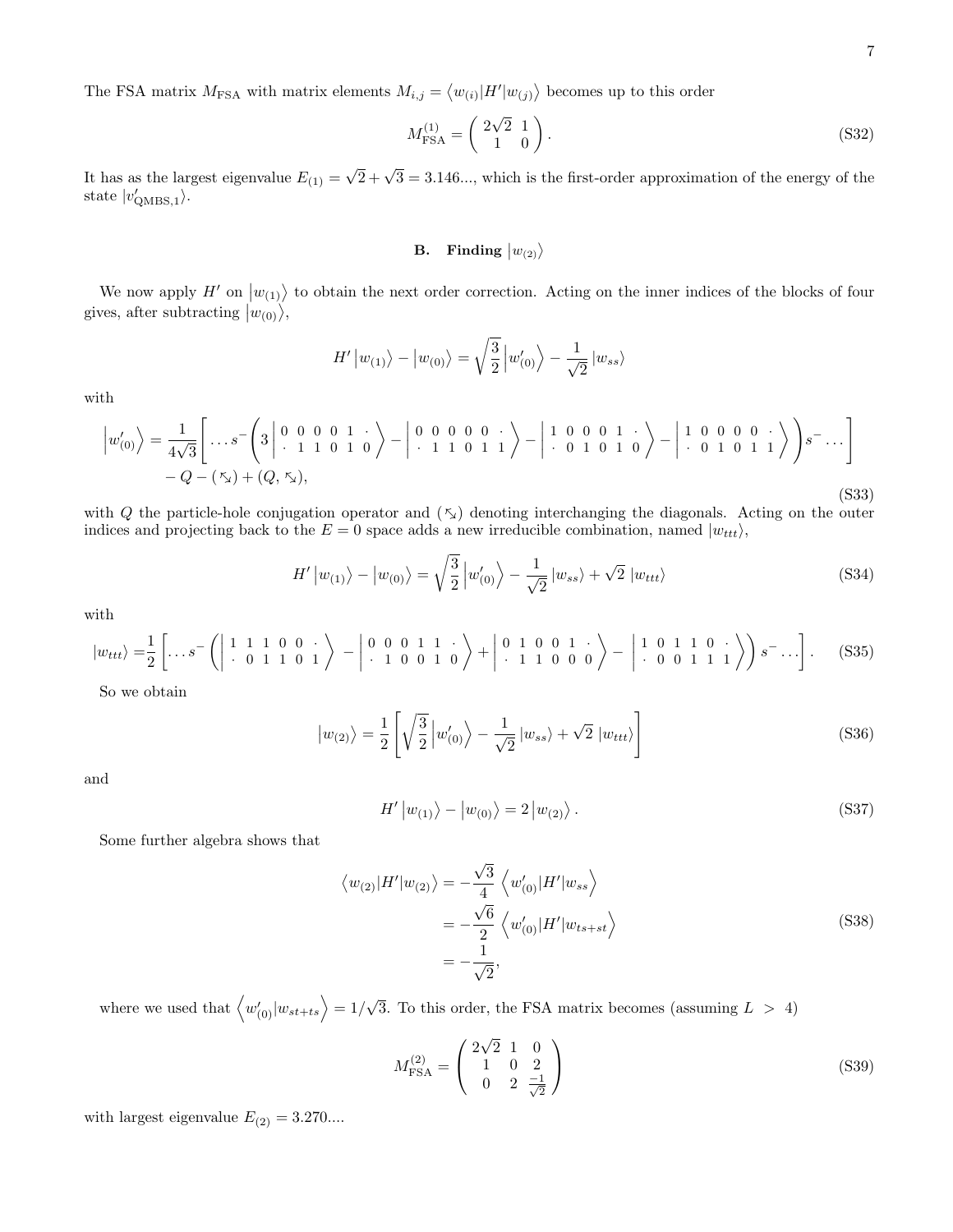# $\mathrm{\textbf{C.}} \quad \textbf{Finding} \; \big| w_{(3)} \big\rangle$

Again, we act with  $H'$  on  $|w_{(2)}\rangle$  and subtract the previous vectors to determine

$$
|u\rangle = H' |w_{(2)}\rangle - 2 |w_{(1)}\rangle + \frac{1}{\sqrt{2}} |w_{(2)}\rangle.
$$
 (S40)

We collect the following terms in  $|u\rangle$ :

- terms with zero  $t^{\pm}$  combine into  $\frac{3}{4} |w_{ss}\rangle$
- terms with a single  $t^{\pm}$  give  $\sqrt{\frac{3}{16}} |w'(0)\rangle |w_{st+ts}\rangle = \sqrt{\frac{11}{16}} |w'_t\rangle$ , with

$$
|w'_t\rangle = \frac{1}{4\sqrt{11}} \left[ \dots s^{-} \left( - \begin{vmatrix} 0 & 0 & 0 & 0 & 1 \\ 0 & 1 & 1 & 0 & 1 \\ 0 & 0 & 0 & 0 & 0 \\ 0 & 0 & 0 & 0 & 0 \end{vmatrix} + 3 \begin{vmatrix} 0 & 0 & 0 & 0 & 0 \\ 0 & 1 & 1 & 0 & 1 \\ 0 & 1 & 0 & 1 & 0 \end{vmatrix} + 3 \begin{vmatrix} 1 & 0 & 0 & 0 & 1 \\ 0 & 0 & 1 & 0 & 1 \\ 0 & 0 & 1 & 0 & 1 \end{vmatrix} \right) s^{-} \dots \right]
$$
  
-
$$
(Q) - (\mathcal{F}_x) + (Q, \mathcal{F}_x).
$$
 (S41)

• terms with two adjacent  $t^{\pm}$  give  $\sqrt{\frac{9}{8}} |w'_{tt}\rangle$ , with

$$
|w'_{tt}\rangle = \frac{1}{\sqrt{8}} \left[ \dots s^{-} s^{+} \left( \begin{array}{ccc} 0 & 1 & 0 & 0 \\ 0 & 1 & 1 & 0 \\ 0 & 1 & 1 & 0 \end{array} \right) - \begin{array}{ccc} 1 & 0 & 1 & 1 \\ 0 & 0 & 1 & 0 \\ 0 & 0 & 1 & 0 \end{array} \right\rangle - \begin{array}{ccc} 1 & 1 & 1 & 0 \\ 0 & 0 & 1 & 1 \\ 0 & 0 & 1 & 1 \end{array} \right\rangle + \begin{array}{ccc} 0 & 0 & 0 & 1 \\ 0 & 1 & 0 & 0 \\ 0 & 0 & 1 & 0 \end{array} \right\rangle s^{-} \dots \Bigg] + \frac{1}{\sqrt{8}} \left[ \dots s^{-} \left( \begin{array}{ccc} 0 & 1 & 0 & 0 \\ 0 & 1 & 0 & 0 \\ 0 & 1 & 1 & 0 \\ 0 & 0 & 1 & 0 \end{array} \right) + \begin{array}{ccc} 1 & 1 & 1 & 0 \\ 0 & 0 & 1 & 1 \\ 0 & 1 & 1 & 1 \end{array} \right\rangle + \begin{array}{ccc} 1 & 1 & 1 & 0 \\ 0 & 1 & 1 & 1 \\ 0 & 1 & 1 & 1 \end{array} \right) - \begin{array}{ccc} 0 & 0 & 0 & 1 \\ 0 & 1 & 1 & 1 \\ 0 & 1 & 1 & 1 \end{array} \right\rangle + \begin{array}{ccc} 0 & 0 & 0 & 1 \\ 0 & 1 & 1 & 1 \\ 0 & 1 & 1 & 1 \end{array} \right\rangle \tag{S42}
$$

• terms with two  $t^{\pm}$  separated by an  $s^{\pm}$  give  $\frac{1}{4}$  $\frac{1}{2}$   $|w_{tst}\rangle$ , with

$$
|w_{tst}\rangle = \frac{1}{2} \left[ \dots s^{-} \left( \begin{array}{cccccc} 0 & 0 & 0 & 1 & 0 & \cdot \\ \cdot & 1 & 0 & 1 & 1 & 1 \end{array} \right) - \begin{array}{cccccc} 0 & 1 & 0 & 0 & 0 & \cdot \\ \cdot & 1 & 1 & 1 & 0 & 1 \end{array} \right) - \begin{array}{cccccc} 1 & 1 & 1 & 0 & 1 & \cdot \\ \cdot & 0 & 1 & 0 & 0 & 0 \end{array} \right) + \begin{array}{cccccc} 1 & 0 & 1 & 1 & 1 & \cdot \\ \cdot & 0 & 0 & 0 & 1 & 0 \end{array} \right) s^{-} \dots \bigg]. \tag{S43}
$$

- terms with 3 adjacent  $t^{\pm}$  give  $\frac{1}{2} |w_{ttt}\rangle$ .
- terms with 4 adjacent  $t^{\pm}$  give  $|w_{tttt}\rangle$ , with

$$
|w_{tttt}\rangle = \frac{1}{2} \left[ \dots s^{-} \left( \begin{array}{cccc} 1 & 0 & 1 & 1 & 0 & 0 & \cdot \\ \cdot & 0 & 0 & 1 & 1 & 0 & 1 \\ 0 & 0 & 0 & 1 & 1 & 0 & \cdot \\ \cdot & 1 & 0 & 0 & 1 & 1 & 1 \end{array} \right) + \begin{array}{cccc} 0 & 1 & 0 & 0 & 1 & 1 & \cdot \\ \cdot & 1 & 1 & 0 & 0 & 1 & 0 \\ \cdot & 0 & 1 & 1 & 0 & \cdot \\ \cdot & 0 & 1 & 1 & 0 & 0 & 0 \end{array} \right) s^{-} \dots \right].
$$
 (S44)

The total result is

$$
|u\rangle = \frac{3}{4} |w_{ss}\rangle + \sqrt{\frac{11}{16}} |w'_t\rangle + \sqrt{\frac{9}{8}} |w'_{tt}\rangle + \frac{1}{\sqrt{2}} |w_{tst}\rangle + \frac{1}{2} |w_{ttt}\rangle + |w_{tttt}\rangle
$$
 (S45)

so that finally

$$
H' |w_{(2)}\rangle = 2 |w_{(1)}\rangle - \frac{1}{\sqrt{2}} |w_{(2)}\rangle + \sqrt{\frac{33}{8}} |w_{(3)}\rangle
$$
 (S46)

with

$$
|w_{(3)}\rangle = \sqrt{\frac{8}{33}} \left[ \frac{3}{4} |w_{ss}\rangle + \sqrt{\frac{11}{16}} |w'_t\rangle + \sqrt{\frac{9}{8}} |w'_{tt}\rangle + \frac{1}{\sqrt{2}} |w_{tst}\rangle + \frac{1}{2} |w_{ttt}\rangle + |w_{tttt}\rangle \right].
$$
 (S47)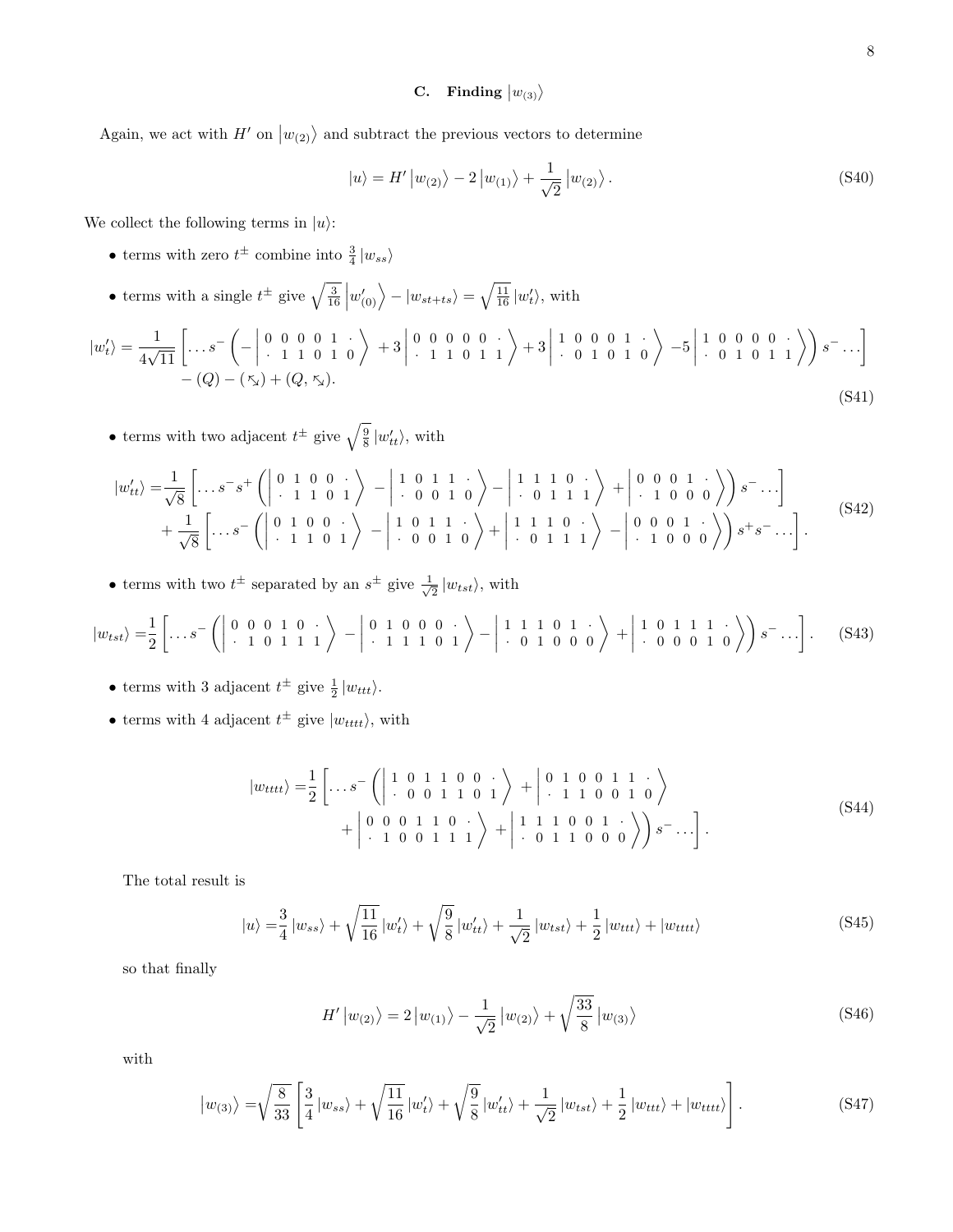It is useful to note that

$$
\left\langle w_{st+ts} | w'_{(0)} \right\rangle = \frac{1}{\sqrt{3}}, \qquad \left\langle w_{st+ts} | w'_{t} \right\rangle = \frac{-3}{\sqrt{11}},
$$
\n
$$
\left\langle w'_{(0)} | w'_{t} \right\rangle = \frac{-1}{\sqrt{33}}, \qquad \left\langle w_{tt} | w'_{tt} \right\rangle = 0.
$$
\n(S48)

With this one easily checks that all vectors  $\{ |w_{(0)}\rangle, |w_{(1)}\rangle, |w_{(2)}\rangle, |w_{(3)}\rangle\}$  are orthonormal, as they should be. In order to calculate  $\langle w_{(3)}|H'|w_{(3)}\rangle$ , we make use of

$$
\langle w_{ss}|H'|w_{t}'\rangle = -\frac{6\sqrt{2}}{\sqrt{11}}, \quad \langle w_{t}'|H'|w_{tt}'\rangle = \frac{1}{\sqrt{11}}, \quad \langle w_{tttt}|H'|w_{ttt}\rangle = \sqrt{2},
$$
  

$$
\langle w_{t}'|H'|w_{tst}\rangle = \frac{2}{\sqrt{11}}, \quad \langle w_{tt}'|H'|w_{ttt}\rangle = 1.
$$
 (S49)

This leads to

$$
\langle w_{(3)}|H'|w_{(3)}\rangle = \frac{\sqrt{2}}{11}.
$$
\n(S50)

To this order, the FSA matrix becomes (assuming  $L > 4$ )

$$
M_{\text{FSA}}^{(3)} = \begin{pmatrix} 2\sqrt{2} & 1 & 0 & 0 \\ 1 & 0 & 2 & 0 \\ 0 & 2 & \frac{-1}{\sqrt{2}} & \sqrt{\frac{33}{8}} \\ 0 & 0 & \sqrt{\frac{33}{8}} & \frac{\sqrt{2}}{11} \end{pmatrix}
$$
(S51)

with largest eigenvalue  $E_{(3)}$  such that we got for the successive approximations  $(E_{(1)}, E_{(2)}, E_{(3)}) =$  $(3.146\dots, 3.270\dots, 3.351\dots)$ . As can be seen the energies of the excited states keep increasing with higher orders of the FSA and are crucially not dependent on L, except that the FSA stops after a finite number of steps for every L. Continuing the FSA without cut off will lead to the energy of the excited state in the limit  $L \to \infty$ , that was also approximated in the main text by a fit to the energies of  $L = 4, 6, 8$  to be  $E \approx 3.49 h_x$ .

## VI. ENTANGLEMENT ENTROPY OF THE  $|\psi_{E=0}\rangle$  STATE

In this section we evaluate the entanglement entropy of the horizontal half-ladder by explicitly finding the reduced density matrix. In analogy to the left leaning singlets  $s^-$ , we define the right leaning singlets as

$$
r^{-} = \begin{vmatrix} \cdot & 0 \\ 1 & \cdot \end{vmatrix} - \begin{vmatrix} \cdot & 1 \\ 0 & \cdot \end{vmatrix} = \begin{vmatrix} \cdot & 1 \\ \cdot & \cdot \end{vmatrix},
$$
 (S52)

where in the last equality we have introduced a graphical notation for the singlets. In this way we can write the density matrix of the symmetrized zero energy state as

<span id="page-8-1"></span>
$$
\rho = \left| \mathcal{R} \right\rangle \left\langle \mathcal{R} \right| + \left| \mathcal{R} \right\rangle \left\langle \mathcal{S} \right| + \left| \mathcal{S} \right\rangle \left\langle \mathcal{R} \right| + \left| \mathcal{S} \right\rangle \left\langle \mathcal{S} \right|.
$$
 (S53)

<span id="page-8-0"></span>Here

$$
|\mathcal{R}\rangle = |\angle \dots \angle \rangle, \tag{S54a}
$$

$$
|\mathcal{S}\rangle = |\langle \dots \rangle\rangle, \tag{S54b}
$$

where the periodic boundary conditions are assumed on the last singlet, which connects sites with x-coordinate  $L$ and 1. In the following we refer to sites simply by their x-coordinate, unless stated otherwise. Since we consider only even lengths of the ladder, we parametrize it as  $L = 2l$ . We divide the ladder into two subsystems by breaking the singlets between sites  $l, l + 1$  and  $L, 1$ , such that the states [\(S54\)](#page-8-0) can be written as

$$
|\mathcal{R}\rangle = -|{}^{00}R\rangle\,|{}^{11}R'\rangle + |{}^{01}R\rangle\,|{}^{01}R'\rangle + |{}^{10}R\rangle\,|{}^{10}R'\rangle - |{}^{11}R\rangle\,|{}^{00}R'\rangle\,,\tag{S55a}
$$

$$
|\mathcal{S}\rangle = -|^{00}S\rangle|^{11}S'\rangle + |^{01}S\rangle|^{01}S'\rangle + |^{10}S\rangle|^{10}S'\rangle - |^{11}S\rangle|^{00}S'\rangle, \qquad (S55b)
$$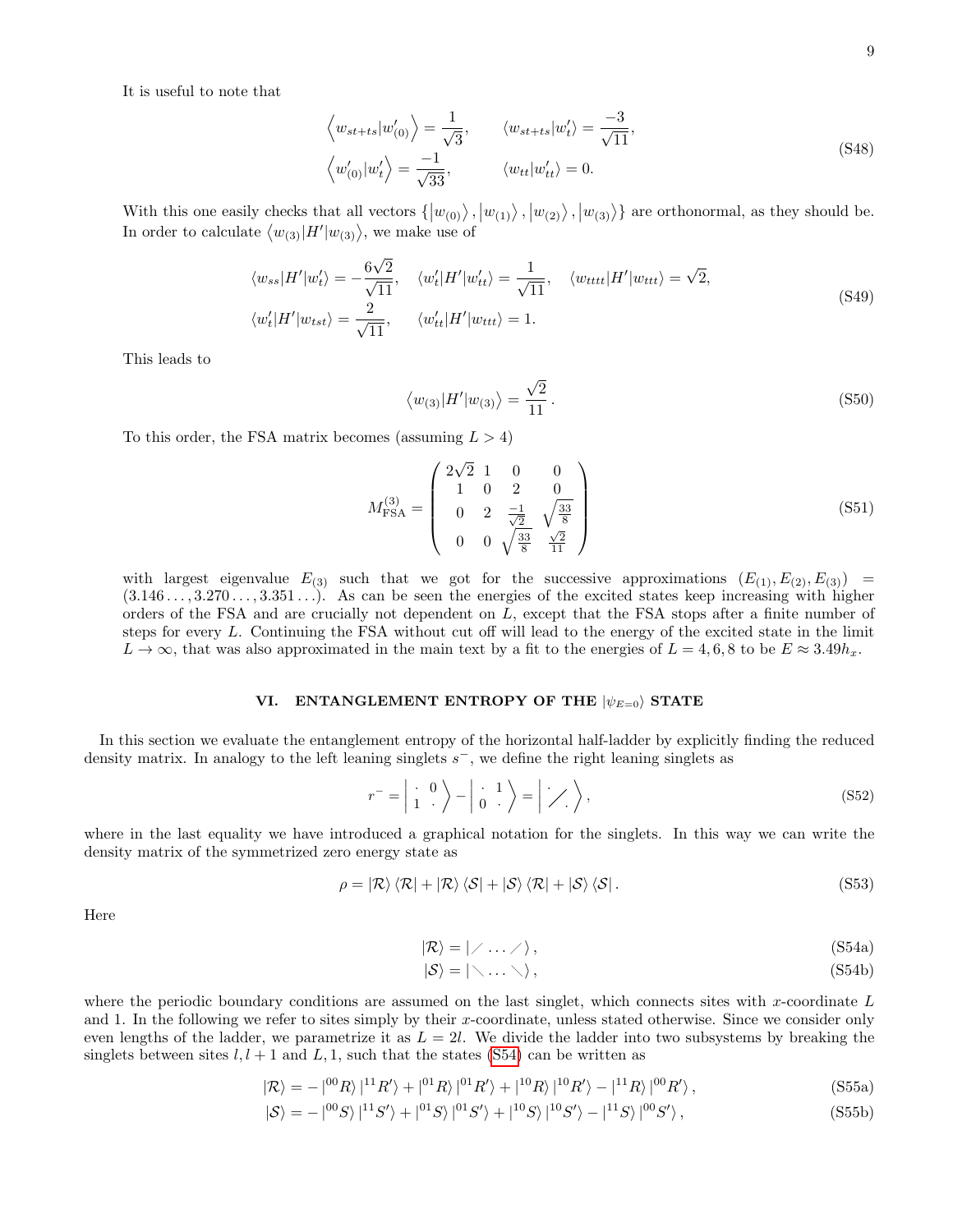where we have labeled the right subsystem with a prime and introduced a notation

| xyRi = x y . . . , (S56a)

$$
|^{xy}S\rangle = \left| \bigwedge_{x} \cdots \bigvee_{x} \right\rangle. \tag{S56b}
$$

In order to perform the trace over the primed subsystem of [\(S53\)](#page-8-1), we first need to find a suitable basis. To this end we note, that while  $\ket{^{xy}R'}$  and  $\ket{^{x'y'}R'}$  are orthogonal for all  $x \neq x'$ ,  $y \neq y'$ ,  $\ket{^{xy}S'}$  and  $\ket{^{x'y'}R'}$  are not. In other words, we are looking for a suitable decomposition of  $\ket{^{xy}S'}$  on  $\ket{^{x'y'}R'}$ . To proceed, we will distinguish two cases, l even and l odd.

## A. l odd

To find the decomposition of  $\ket{^{xy}S'}$  on  $\ket{^{x'y'}R'}$ , we note that two sites belonging to a singlet can feature occupation numbers  $(0,1)$  or  $(1,0)$ , but never  $(0,0)$  or  $(1,1)$ . Writing a specific example of

$$
|^{00}S'\rangle = \left| \bigcirc \cdots \bigcirc \bigcirc \right|,
$$
\n(S57a)

$$
|^{xy}R'\rangle = |X'\rangle \cdot \cdot \cdot \cdot /Y\rangle, \qquad (S57b)
$$

we see that the state components of  $|^{xy}R'\rangle$  with non-zero overlap with  $|^{00}S'\rangle$  have to contain  $(0,1)$  on the first right leaning singlet

$$
\Big| \begin{array}{c} 1 \end{array} \Big| \Big\langle \cdots \Big| \Big\rangle.
$$

The presence of the occupation "1" then forces the configuration  $(1,0)$  on the first left-leaning singlet and so on, until we reach the right end which fixes  $y = 0$ . Performing the same procedure starting from the right, which fixes  $x = 0$ , we find that the only component of  $|^{xy}R'\rangle$  with non-vanishing overlap with  $|^{00}S'\rangle$  is the  $|\mathbb{Z}_2\rangle$  state, so that we can write

<span id="page-9-0"></span>
$$
|^{00}S'\rangle = \frac{1}{\sqrt{w}}\left(|^{00}R'\rangle + \sqrt{w-1}\left|^{00}R'_{\perp}\right\rangle\right),\tag{S58}
$$

where  $|^{00}R'_{\perp}\rangle$  is the orthogonal complement of  $|^{00}R'\rangle$ ,  $\langle^{00}R' |^{00}R'_{\perp}\rangle = 0$ . Importantly, while so far we have considered unnormalized states, it is now necessary to include the proper normalization in order to get the correct structure for the reduced density matrix. Expanding  $|^{00}S'\rangle$  in the basis states yields the coefficient of each basis state of magnitude  $1/2^{(l-1)/2}$  and similarly for  $\left|^{00}R'\right\rangle$ , so that  $\left\langle^{00}R'\right|^{00}S'\right\rangle = 1/2^{l-1}$ . At the same time, from [\(S58\)](#page-9-0) we have  $\langle 00R' | 00S' \rangle = 1/\sqrt{w}$ , which implies  $w = 2^{2(l-1)}$ .

Continuing the same procedure for the remaining  $S'$  states yields

<span id="page-9-1"></span>
$$
|^{01}S'\rangle = \frac{1}{\sqrt{w}} \left( |^{10}R'\rangle + \sqrt{w-1} \, |^{10}R'_{\perp} \rangle \right),\tag{S59a}
$$

$$
|^{10}S'\rangle = \frac{1}{\sqrt{w}}\left(|^{01}R'\rangle + \sqrt{w-1}\left|^{01}R'_{\perp}\right\rangle\right),\tag{S59b}
$$

$$
|^{11}S'\rangle = \frac{1}{\sqrt{w}}\left(|^{11}R'\rangle + \sqrt{w-1}\,|^{11}R'_{\perp}\rangle\right). \tag{S59c}
$$

Since  $\left\langle xyS'\right|$  $\langle x'y'S'\rangle = \delta_{xx'}\delta_{yy'},$  we conclude that the set  $\{|^{00}R'\rangle\,,|^{01}R'\rangle\,,|^{10}R'\rangle\,,|^{11}R'\rangle\,,|^{00}R'_{\perp}\rangle\,,|^{01}R'_{\perp}\rangle\,,|^{10}R'_{\perp}\rangle\,,|^{11}R'_{\perp}\rangle\}$ constitutes the necessary orthonormal basis (together with its non-primed counterpart) for the decomposition of  $\rho$ . With the relations [\(S58\)](#page-9-0),[\(S59\)](#page-9-1) we can now perform the partial trace of [\(S53\)](#page-8-1) and after some algebra we find an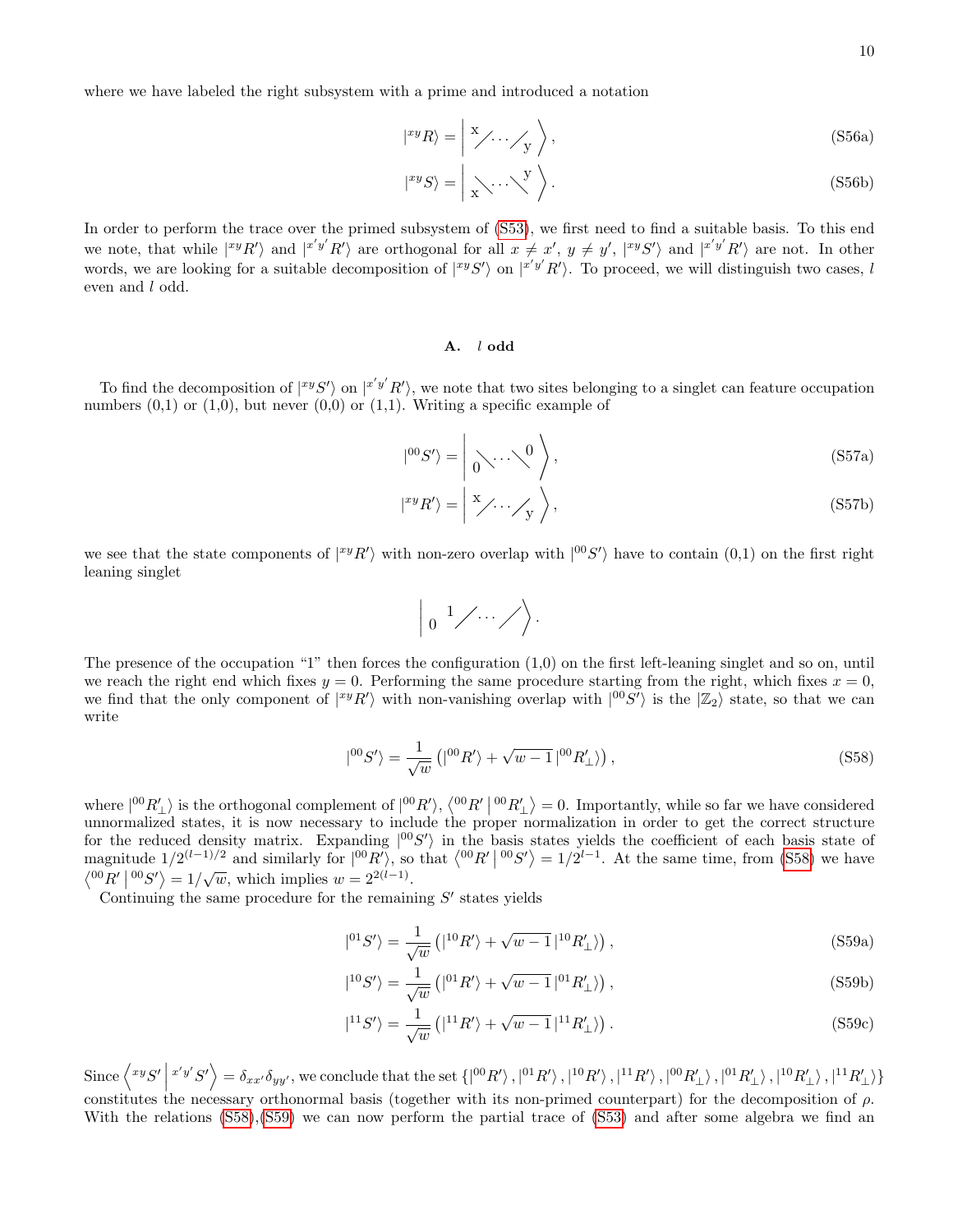expression for the reduced density matrix of the half-ladder in the non-primed basis

$$
\rho_{\text{red}} = \begin{pmatrix}\n1 + \frac{3}{w} & 0 & 0 & 0 & \frac{2\sqrt{w-1}}{w} & 0 & 0 & 0 \\
0 & 1 + \frac{3}{w} & 0 & 0 & 0 & \frac{2\sqrt{w-1}}{w} & 0 & 0 \\
0 & 0 & 1 + \frac{3}{w} & 0 & 0 & 0 & \frac{2\sqrt{w-1}}{w} & 0 \\
\frac{2\sqrt{w-1}}{w} & 0 & 0 & 1 + \frac{3}{w} & 0 & 0 & 0 & \frac{2\sqrt{w-1}}{w} \\
\frac{2\sqrt{w-1}}{w} & 0 & 0 & 0 & \frac{w-1}{w} & 0 & 0 & 0 \\
0 & \frac{2\sqrt{w-1}}{w} & 0 & 0 & 0 & \frac{w-1}{w} & 0 & 0 \\
0 & 0 & \frac{2\sqrt{w-1}}{w} & 0 & 0 & 0 & \frac{w-1}{w} & 0 \\
0 & 0 & 0 & \frac{2\sqrt{w-1}}{w} & 0 & 0 & 0 & \frac{w-1}{w} & 0\n\end{pmatrix}.
$$
\n(S60)

As we are interested in the evaluation of the second Rényi entanglement entropy, we find (with the overall normalization)

$$
\frac{\text{Tr}\left(\rho_{\text{red}}^2\right)}{\text{Tr}\left(\rho_{\text{red}}\right)^2} = \frac{1 + w(6+w)}{8(1+w)^2}.
$$
\n(S61)

#### <span id="page-10-0"></span>B. l even

Proceeding along similar lines as in the *l*-odd case, we first find that  $\langle {^{00}S'} | {^{xy}R'} \rangle = \langle {^{11}S'} | {^{xy}R'} \rangle = 0$  so that  $|^{00}S'\rangle$ ,  $|^{11}S'\rangle$  are part of the basis on which we seek to decompose the  $|\psi_{E=0}\rangle$  state. Next, we find

$$
|^{01}S'\rangle = \frac{1}{\sqrt{w}} \left(-|^{01}R'\rangle + |^{01}R'\rangle + \sqrt{w-2}|^{01}R'_{\perp}\rangle\right),\tag{S62a}
$$

$$
|^{10}S'\rangle = \frac{1}{\sqrt{w}}\left(|^{01}R'\rangle - |^{10}R'\rangle + \sqrt{w-2}|^{10}R'_{\perp}\rangle\right),\tag{S62b}
$$

from where it follows that

$$
\left\langle ^{01}R_{\perp}^{\prime}\right\vert ^{10}R_{\perp}^{\prime}\left\rangle =\frac{2}{w},\tag{S63}
$$

which forces us to further decompose  $|^{01}R'_{\perp}\rangle$ ,  $|^{10}R'_{\perp}\rangle$  as a sum of a state we denote as  $|\delta R'\rangle$ , which is common to both, and the remainders  $|^{01}\Delta R'\rangle$ ,  $|^{10}\Delta R'\rangle$ . The Eqs. [\(S62\)](#page-10-0) become

$$
|^{01}S'\rangle = \frac{1}{\sqrt{w}} \left( -|^{01}R'\rangle + |^{01}R'\rangle + \sqrt{2} |\delta R'\rangle + \sqrt{w-4}|^{01}\Delta R'\rangle \right),\tag{S64a}
$$

$$
|^{10}S'\rangle = \frac{1}{\sqrt{w}}\left(|^{01}R'\rangle - |^{10}R'\rangle + \sqrt{2}\left|\delta R'\right\rangle + \sqrt{w-4}|^{10}\Delta R'\rangle\right). \tag{S64b}
$$

We thus have the orthonormal basis  $\{ |^{00}R\rangle, |^{01}R\rangle, |^{10}R\rangle, |^{11}R\rangle, |{\delta R}\rangle, |^{01}\Delta R'\rangle, |^{10}\Delta R'\rangle, |^{00}S\rangle, |^{11}S\rangle\}$  in which the reduced density matrix is evaluated to

$$
\rho_{\text{red}} = \begin{pmatrix}\n1 & 0 & 0 & 0 & 0 & 0 & 0 & 0 & 0 \\
0 & 1 + \frac{6}{w} & -\frac{6}{w} & 0 & 0 & -\frac{2\sqrt{w-4}}{w} & \frac{2\sqrt{w-4}}{w} & 0 & 0 \\
0 & -\frac{6}{w} & 1 + \frac{6}{w} & 0 & 0 & \frac{2\sqrt{w-4}}{w} & -\frac{2\sqrt{w-4}}{w} & 0 & 0 \\
0 & 0 & 0 & 1 & 0 & 0 & 0 & 0 & 0 \\
0 & 0 & 0 & 0 & \frac{4}{w} & \frac{\sqrt{2}\sqrt{w-4}}{w} & \frac{\sqrt{2}\sqrt{w-4}}{w} & 0 & 0 \\
0 & -\frac{2\sqrt{w-4}}{w} & \frac{2\sqrt{w-4}}{w} & 0 & \frac{\sqrt{2}\sqrt{w-4}}{w} & \frac{\sqrt{w-4}}{w} & 0 & 0 & 0 \\
0 & \frac{2\sqrt{w-4}}{w} & -\frac{2\sqrt{w-4}}{w} & 0 & \frac{\sqrt{2}\sqrt{w-4}}{w} & 0 & \frac{w-4}{w} & 0 & 0 \\
0 & 0 & 0 & 0 & 0 & 0 & 0 & 1 & 0 \\
0 & 0 & 0 & 0 & 0 & 0 & 0 & 0 & 1\n\end{pmatrix}
$$
\n(S65)

and

$$
\frac{\text{Tr}\left(\rho_{\text{red}}^2\right)}{\text{Tr}\left(\rho_{\text{red}}\right)^2} = \frac{4 + w(6+w)}{8(1+w)^2}.
$$
\n(S66)

Finally, we remark that in the thermodynamic limit  $l \to \infty$ , the second Rényi entanglement entropy evaluates to  $3\ln(2)$  for both l even and odd.